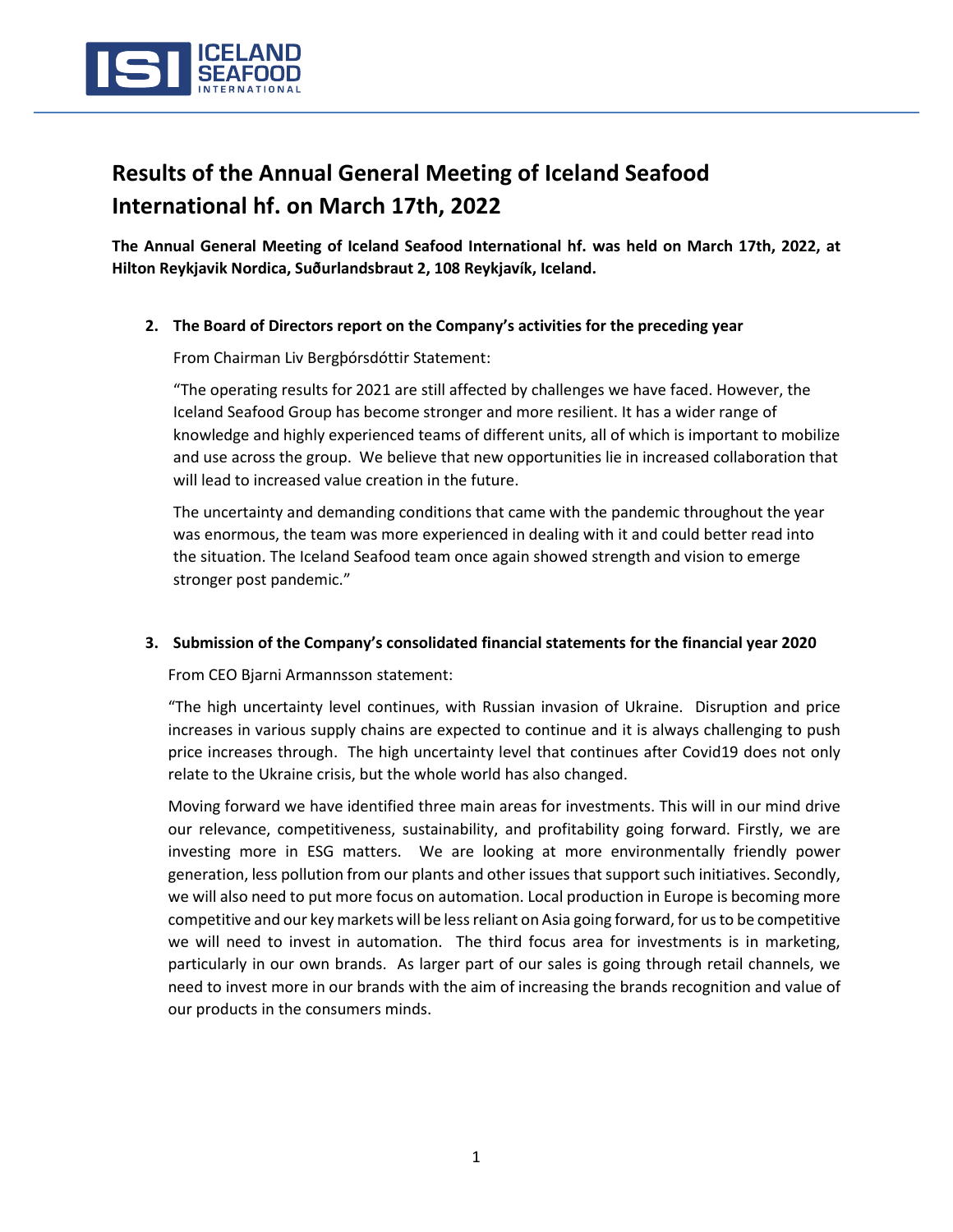

We are moderately optimistic for the year, although the uncertainty and headwind that comes with war times is something we would like to avoid. We believe we have the company culture in place to deal with these challenges in a successful way."

The Consolidated Financial Statements for 2021 were approved.

**4. Decision on the disposal of the Company's profit or loss from the preceding fiscal year**

The Board proposal that no dividends would be paid out for the year 2021 was approved.

#### **5. Decision on the Company's Remuneration Policy**

The Remuneration Policy was approved.

**6. Decision on remuneration to the members of the Board of Directors and compensation to members of the Board's sub-committees** 

The meeting approved the Board proposal on remuneration to Board of Directors for the year 2022 which was the following:

- o Chairman of the Board ISK 700,000 per month
- o Other Board Members ISK 350,000 per month
- o Alternate Board member ISK 100,000 per meeting

The meeting furthermore approved the Board proposal on remuneration for members of sub committees, which was the following:

- o Chairman of Audit Committee ISK 100,000 per meeting
- o Other members of sub committees ISK 50,000 per meeting

#### **7. Election of five Board members and one alternate member**

The following candidates declared their candidature for the Board of Directors:

- o Liv Bergþórsdóttir
- o Jakob Valgeir Flosason
- o Ingunn Agnes Kro
- o Bergþór Baldvinsson
- o Halldór Leifsson

#### Alternate:

o Gunnlaugur Karl Hreinsson